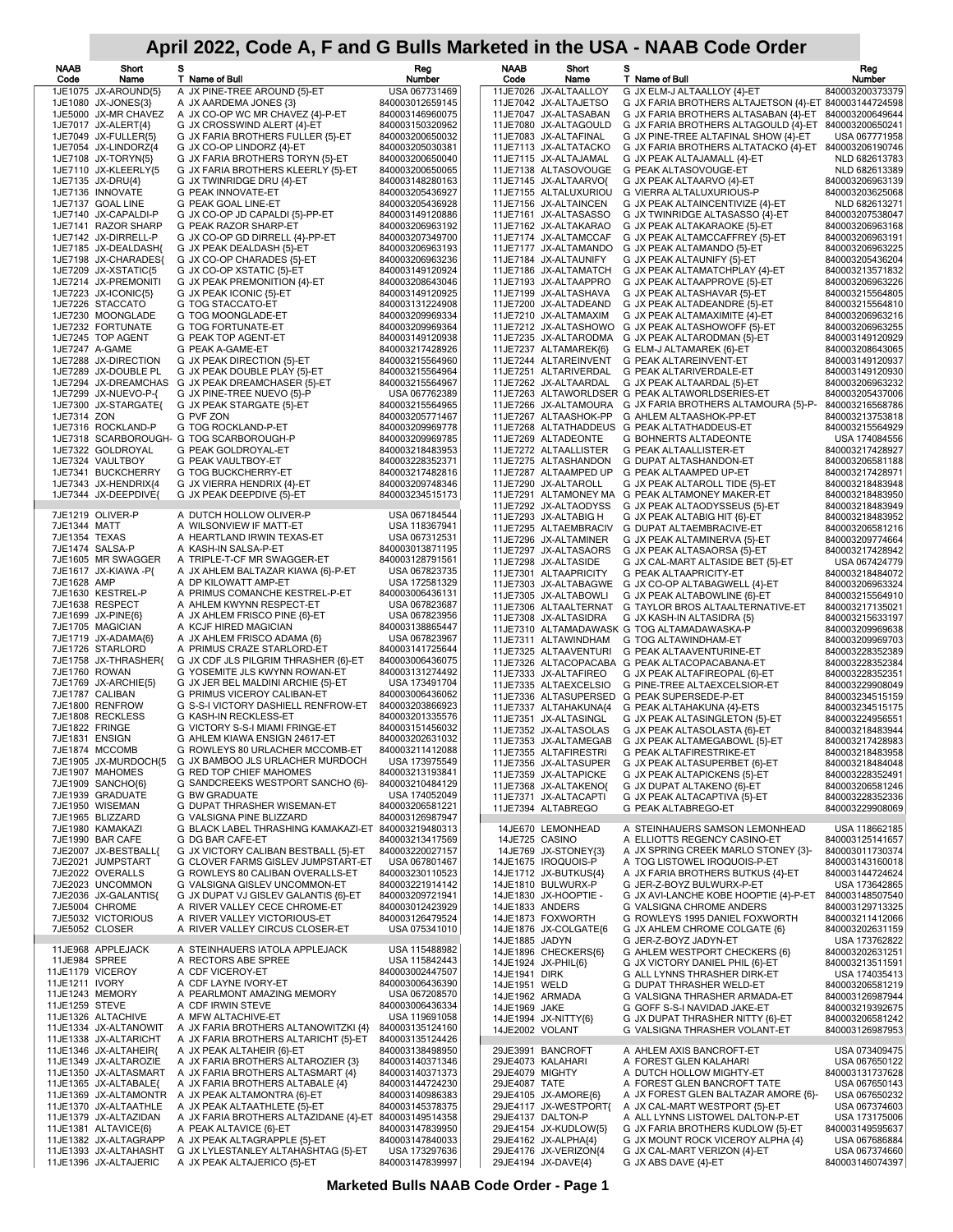| <b>NAAB</b><br>Code                | Short<br>Name                                  | s<br>T Name of Bull                                                  | Reg<br>Number                      | <b>NAAB</b><br>Code               | Short<br>Name                                    | s<br>T Name of Bull                                                   | Reg<br>Number                      |
|------------------------------------|------------------------------------------------|----------------------------------------------------------------------|------------------------------------|-----------------------------------|--------------------------------------------------|-----------------------------------------------------------------------|------------------------------------|
| 29JE4195 MARINE                    |                                                | G ABS MARINE-ET                                                      | 840003201594484                    |                                   | 97JE201 MAGNESIUM                                | G TOG MAGNESIUM W961 8664-ET                                          | 840003200059621                    |
|                                    | 29JE4199 JX-NORM HENR                          | G JX CAL-MART NORM HENRY {4}-ET                                      | USA 067374682                      |                                   | 97JE202 FEDERER-P                                | G TOG FEDERER 37562-P-ET                                              | 840003203346870                    |
|                                    | 29JE4202 JX-TAGGERES{<br>29JE4203 JX-CASTLEROC | G JX RDO TAGGERES {4}-ET<br>G JX RDO CASTLEROCK {4}-ET               | 840003137788997<br>840003133376161 |                                   | 97JE203 ORBICULARIS<br>97JE204 OCCIPITALIS       | G TOG ORBICULARIS-ET<br>G TOG OCCIPITALIS-ET                          | 840003203347248<br>840003131225261 |
|                                    | 29JE4204 JX-TROOPER{4                          | G JX DODAN LH TROOPER {4}                                            | 840003203116924                    |                                   | 97JE206 PLUNDER                                  | G PROGENESIS PLUNDER-ET                                               | 840003209774570                    |
|                                    | 29JE4210 JX-MOONSHOT{                          | G JX AARDEMA ABS MOONSHOT {4}-ET                                     | 840003146074438                    |                                   | 97JE207 INNOVATION                               | <b>G VERJATIN INNOVATION-ET</b>                                       | CAN 120009244                      |
| 29JE4213 TRIPP<br>29JE4216 TULSA   |                                                | G FOREST GLEN CRAZE TRIPP-ET<br>G FOREST GLEN TULSA                  | USA 067650436<br>USA 067650467     |                                   | 97JE209 JX-VERCON{4}<br>97JE210 DELTORO{6}       | G JX D&E VERCON {4}-ET<br>G LEGENDAIRY DELTORO {6}-ET                 | 840003148508097<br>USA 174074344   |
|                                    | 29JE4217 WORTHY{6}                             | G CAL-MART COMPLETELY WORTHY {6}-ET                                  | USA 067374690                      |                                   | 97JE211 JX-VANDER{6}                             | G JX ALL LYNNS VANDER {6}                                             | USA 174149114                      |
|                                    | 29JE4219 JX-DAWSON{5}<br>29JE4221 JX-DELPIT{5} | G JX ABS TLD DAWSON {5}-ET<br>G JX FARIA BROTHERS DELPIT {5}-ET      | 840003146074410<br>840003206191446 |                                   | 97JE212 ISNER-P<br>97JE213 PRESQUE-P             | G TOG ISNER-P-ET<br>G TOG PRESQUE-P-ET                                | 840003203346681<br>840003209969752 |
|                                    | 29JE4222 JX-LEONARD{5                          | G JX FARIA BROTHERS LEONARD {5}-ET                                   | 840003207770566                    |                                   | 97JE6549 MURMUR{5}                               | A ISNZ OKURA LIKA MURMUR S3J {5}                                      | NZL 000306549                      |
|                                    | 29JE4227 JX-IZZO{6}                            | G JX SANDCREEKS WESTPORT IZZO {6}-ET 840003151934289                 |                                    |                                   | 97JE13516 TRIPLESTAR{6                           | F ISNZ BRAEDENE PAS TRIPLESTAR {6}                                    | NZL 000313516                      |
|                                    | 29JE4228 JX-WILDER{5}<br>29JE4229 JX-WILLIE{5} | G JX CAL-MART WILDER {5}-ET<br>G JX CAL-MART WILLIE {5}-ET           | USA 067424704<br>USA 067424705     | 97JE14516 CHAMP                   | 97JE14502 OMNIBUS                                | F ISNZ GLEN LEITH DEGREE OMNIBUS<br>F ISNZ RIVERINA RONALDO CHAMP     | NZL 000314502<br>NZL 000314516     |
| 29JE4231 CONDOR                    |                                                | G FOREST GLEN VICEROY CONDOR-ET                                      | USA 067650499                      |                                   |                                                  |                                                                       |                                    |
| 29JE4245 DENSITY                   | 29JE4246 JX-LUTHER{6}                          | G ABS DENSITY-ET<br>G JX HIGHPOINT LUTHER {6}-ET                     | 840003146074429<br>840003212656791 |                                   | 100JE7367 ATLAS{5}<br>100JE7374 CHEWBACCA{5}     | A HILMAR SPARKY ATLAS {5}-ET<br>A HILMAR CALYPSO CHEWBACCA {5}        | USA 119268647<br>USA 119552708     |
|                                    | 29JE4247 JX-WINDSOR{5                          | G JX TAG LANE WINDSOR {5}-ET                                         | 840003210255122                    |                                   | 100JE7382 MAID-RITE                              | A SUNSET CANYON MAID-RITE-ET                                          | USA 119714531                      |
|                                    | 29JE4250 WISEMAN                               | G CAL-MART WISEMAN-ET                                                | USA 067424753                      |                                   | 100JE7391 DENMARK<br>100JE7396 JX-KUDOS (6)      | A SUNSET CANYON DENMARK-P-ET<br>G JX KASH-IN GOT MAID KUDOS {6}-ET    | USA 119872521<br>840003142481829   |
|                                    | 29JE4251 WINGMAN<br>29JE4254 JX-WHOOP{6}       | G CAL-MART WINGMAN-ET<br>G JX CAL-MART WHOOP {6}-ET                  | USA 067424755<br>USA 067424720     |                                   |                                                  | 100JE7398 MASTERS DEGR A YOSEMITE KW MASTERS DEGREE-ET                | 840003131274413                    |
|                                    | 29JE4255 WHATSUP                               | G CAL-MART WHATSUP-ET                                                | USA 067424721                      |                                   | 100JE7399 JX-BUSTER{5}                           | A JX TLJ NXLEVEL BUSTER {5}                                           | USA 067300610                      |
| 29JE4257 JOINER                    | 29JE4263 JX-REDROCK{4                          | G CAL-MART JOINER-ET<br>G JX RDO REDROCK {4}-ET                      | USA 067424731<br>840003133376034   |                                   | 100JE7400 JX-ENZO{3}<br>100JE7401 JX-DIXON{3}    | A JX CLOVER PATCH AVON ENZO {3}<br>A JX MIDWAY AVON DIXON {3}-ET      | USA 119904055<br>840003143804421   |
| 29JE4264 ZAPP{4}                   |                                                | G RDO ZAPP {4}-ET                                                    | 840003201460305                    |                                   | 100JE7402 JX-DAWSON{3}                           | G JX MIDWAY VANDRELL DAWSON {3}-ET                                    | 840003143804419                    |
|                                    | 29JE4267 PRINGLE{5}                            | G RDO PRINGLE {5}-ET                                                 | 840003133375994                    |                                   | 100JE7403 CHICAGO<br>100JE7404 JX-MAID MAN{      | A AHLEM BANCROFT CHICAGO 23929<br>G JX SUNSET CANYON MAID MAN {6}-ET  | USA 067823929<br>USA 173138056     |
| 29JE4270 LAWSON                    | 29JE4268 JX-FRITO-P{                           | G JX RDO FRITO {5}-P-ET<br>G ABS 4465 LAWSON-ET                      | 840003133376066<br>840003146074465 |                                   | 100JE7405 ACHILLES                               | G SUNSET CANYON ACHILLES-ET                                           | USA 173125047                      |
|                                    | 29JE4271 VACUUM-PP                             | G PINE-TREE VACUUM-PP                                                | USA 067762325                      | 100JE7408 TREND                   |                                                  | G VERJATIN TREND-ET                                                   | CAN 110768716                      |
| 29JE4272                           | 29JE4273 JX-BETTIS{5}                          | G JX PINE-TREE DANBURY {5}-ET<br>G JX CAL-MART BETTIS {5}-ET         | USA 067762309<br>USA 067424769     |                                   | 100JE7410 COLOMBIA<br>100JE7411 CHESTNUT         | G SANDCREEKS D LARS COLOMBIA278-ET<br>A AHLEM CRAZE CHESTNUT 24050-ET | 840003134637593<br>840003144728245 |
|                                    | 29JE4275 JX-BOOTS{5}                           | G JX CAL-MART BOOTS {5}-ET                                           | USA 067424764                      |                                   | 100JE7412 JALAPENO                               | A AHLEM CRAZE JALAPENO 24052-ET                                       | 840003144728247                    |
|                                    | 29JE4276 JX-BAZZAR{5}                          | G JX CAL-MART BAZZAR {5}-ET                                          | USA 067424767                      | 100JE7413 DOC                     |                                                  | G AHLEM CRAZE DOC 24061-ET                                            | 840003144728256                    |
| 29JE4278 WILCO<br>29JE4279 COLONEL |                                                | G CAL-MART WILCO-ET<br>G AHLEM COLONEL                               | USA 067424765<br>840003213753790   | 100JE7414 BERLIN                  | 100JE7415 DESMOND                                | G SUNSET CANYON BERLIN-ET<br><b>G SUNSET CANYON DESMOND</b>           | USA 173345263<br>USA 173345302     |
|                                    | 29JE4280 BAKER-PP                              | G AHLEM BAKER-PP-ET                                                  | 840003202631327                    |                                   | 100JE7416 BAILANDO                               | G SUNSET CANYON BAILANDO-ET                                           | USA 173227815                      |
| 29JE4281 JORDAN                    |                                                | G ABS 4468 JORDAN-ET                                                 | 840003146074468                    | 100JE7418 BREXIT                  | 100JE7421 MACHINE                                | <b>G SUNSET CANYON BREXIT</b><br>G MR MADDIES COLTON MACHINE          | USA 173435265<br>840003209884647   |
|                                    | 29JE4282 JX-JOURNEY{5<br>29JE4285 JX-DARKHORSE | G JX ABS 2208 JOURNEY {5}-ET<br>G JX PINE-TREE DARKHORSE {6}-ET      | 840003223362208<br>USA 067762451   |                                   | 100JE7428 MAID MOORE                             | G DG BAR MAID MOORE-ET                                                | 840003209259190                    |
|                                    | 29JE4286 WYOMING                               | G CAL-MART WYOMING-ET                                                | USA 067424771                      | 100JE7429 DAKOTA                  |                                                  | G SUNSET CANYON 847-ET                                                | USA 173969751                      |
| 29JE4288 WALDO                     | 29JE4287 JX-BLIZZARD{                          | G JX CAL-MART BLIZZARD {5}-ET<br>G CAL-MART WALDO-ET                 | USA 067424774<br>USA 067424780     |                                   | 147JE6209 MEGATRON                               | A SUNSET CANYON MEGATRON-ET                                           | USA 117763696                      |
| 29JE4289 WINDOW                    |                                                | G CAL-MART WINDOW-ET                                                 | USA 067424790                      | 147JE6210 MANUEL                  |                                                  | A HILMAR MERCHANT MANUEL                                              | USA 117577466                      |
|                                    | 29JE4292 JX-WONKA{5}                           | G JX CAL-MART WONKA {5}-ET                                           | USA 067424798                      | 147JE6213 FIT                     | 147JE6219 BRONCO{5}                              | A RIVER VALLEY PFENNIG PERFECT FIT<br>A HILMAR PAUL BRONCO {5}-ET     | 840003009997718<br>USA 118381604   |
|                                    | 29JE4293 JX-WALNUT{5}<br>29JE4295 JX-PRODUCER{ | G JX CAL-MART WALNUT {5}-ET<br>G JX PINE-TREE PRODUCER {6}-ET        | USA 067424792<br>USA 067762530     |                                   | 147JE6220 RANCHO{5}                              | A HILMAR PAUL RANCHO {5}                                              | USA 118378707                      |
|                                    | 29JE4301 JX-BIGCHEESE                          | G JX CAL-MART BIGCHEESE {5}-ET                                       | USA 067424787                      |                                   | 147JE6221 F.THROTTLE                             | A ROYALTY RIDGE MB FULL THROTTLE                                      | USA 118534918                      |
| 29JE4305 JAMMER                    |                                                | G CAL-MART JAMMER-ET                                                 | USA 067504833                      | 147JE6225 698<br>147JE6226 RAIDER |                                                  | A SUNSET CANYON DAUPHIN-ET<br>A DUPAT DILLAN RAIDER-P-ET              | USA 119244292<br>840003127607534   |
| 29JE4306 JUDO<br>29JE4309 BECKS{6} |                                                | G CAL-MART JUDO-ET<br>G FOREST GLEN WESTPORT BECKS {6}               | USA 067504844<br>USA 067650546     | 147JE6227 SAVIOR                  |                                                  | A TATE BENEFACTOR SAVIOR-ET                                           | 840003006436157                    |
|                                    | 29JE4315 JX-LL BEAN{5                          | G JX TAYLOR BROTHERS LL BEAN {5}-ET                                  | 840003217135107                    |                                   | 147JE6228 TOPGUN{6}<br>147JE6229 JX-DORSAI{5}    | A HILMAR TOPGUN {6}-ET<br>A JX DUPAT JLS STRMCLD DORSAI {5}-ET        | USA 119875908<br>840003141725606   |
| 29JE4320 ALVORD                    | 29JE4323 JX-WORSHIP{5                          | G FOREST GLEN GISLEV ALVORD-ET<br>G JX CAL-MART WORSHIP {5}-ET       | USA 067650559<br>USA 067504838     |                                   | 147JE6231 KNOCK-OUT                              | G JER-Z-BOYZ DOMINATOR KNOCK-OUT-ET                                   | USA 173567418                      |
|                                    | 29JE4325 JX-WYLIE{5}                           | G JX CAL-MART WYLIE {5}-ET                                           | USA 067504856                      |                                   | 147JE6232 JX-NXLEVEL{4                           | G JX FOUR J NXLEVEL 50057 {4}                                         | 840003142841116                    |
| 29JE4327 JUICY                     | 29JE4326 JX-JOCKEY{5}                          | G JX CAL-MART JOCKEY {5}-ET                                          | USA 067504835                      |                                   | 151JE19 CHARLES                                  | A DUTCH HOLLOW VOLCANO CHARLES                                        | 840003008461617                    |
| 29JE4329 JACKPOT                   |                                                | G CAL-MART JUICY-ET<br>G CAL-MART JACKPOT-ET                         | USA 067504841<br>USA 067504843     |                                   | 151JE1625 AUTOMATIC                              | A SEXING ZIPPER AUTOMATIC 59995-ET                                    | 840003010363742                    |
|                                    | 29JE4332 JX-BALLER{4}                          | G JX RIALS JIGGY BALLER {4}-ET                                       | USA 067514793                      |                                   | 180JE7190 JX-PRESLEY{5                           | G JX PEAK PRESLEY {5}-ET                                              | 840003206963201                    |
| 29JE4334 ARTHUR                    | 29JE4333 WYNDMERE-PP                           | G TOG WYNDMERE-PP-ET<br>G TOG ARTHUR-ET                              | 840003217483414<br>840003217482964 |                                   | 182JE1013 OCTOBERFEST                            | G VERJATIN OCTOBERFEST                                                | CAN 110768710                      |
|                                    | 29JE4338 JX-JULIAN{5}                          | G JX CAL-MART JULIAN {5}-ET                                          | USA 067484910                      |                                   | 182JE1026 MOONSHINE                              | G VERJATIN MOONSHINE-ET                                               | CAN 110974992                      |
|                                    | 54JE625 COMET-PP                               | A MULTI-ROSE CREDIBULL COMET-PP-ET                                   | 840003014373525                    | 182JE1041 PHILIP                  |                                                  | G PINE-TREE DELLA PHILIP 1987-P-ET                                    | USA 067771987                      |
|                                    | 54JE626 ZORRO-PP                               | A TOG ZORRO-PP-ET                                                    | 840003125202110                    | 187JE5369 LEMANS                  |                                                  | <b>G ISAU LEMANS</b>                                                  | AUS A00724347                      |
| 54JE886                            |                                                | G COVINGTON MAID OF MAGIC-P                                          | 840003202129242                    |                                   | 200JE924 BILLYBOB                                | G VIERRA BILLYBOB-ET                                                  | 840003218042588                    |
|                                    | 54JE909 RANDOLPH-P<br>54JE910 WINTHROP-P       | G TOG RANDOLPH 38821-P-ET<br>G TOG WINTHROP 38914-P-ET               | 840003209969763<br>840003209969856 |                                   | 200JE1142 JX-KOBE-P{3}                           | A JX FARIA BROTHERS KOBE {3}-P-ET                                     | 840003140305965                    |
|                                    |                                                |                                                                      |                                    |                                   | 200JE1210 JX-ELVIS{6}                            | G JX VIERRA ELVIS {6}-ET                                              | 840003200644037                    |
|                                    | 76JE156 TEQUILA                                | A TOWER VUE PRIME TEQUILA-ET                                         | USA 114816452                      |                                   | 200JE1212 WEBCAM<br>200JE1220 JX-SINATRA{4       | <b>G UNIQUE WEBCAM</b><br>G JX VIERRA SINATRA {4}-ET                  | CAN 013050925<br>840003200644168   |
|                                    | 94JE4161 LONESTAR                              | G LOST-BROOKE HG LONESTAR                                            | 840003146779779                    |                                   | 200JE1253 JX-BAYOU{4}                            | G JX AVI-LANCHE BAYOU {4}                                             | 840003201928452                    |
|                                    | 94JE4198 ROCKWELL<br>94JE4236 METALLICA        | <b>G AHLEM ROCKWELL</b><br>G MILKSOURCE-FV METALLICA                 | 840003202630990<br>840003205612556 |                                   | 200JE1262 DELTOID<br>200JE1264 LATITUDE          | G TOG DELTOID-ET<br>G TOG LATITUDE-ET                                 | 840003203347295<br>840003203347314 |
| 94JE4314 DEXTER                    |                                                | G KEVETTA CHROME DEXTER                                              | 840003210402520                    |                                   | 200JE1268 JX-MACHOMAN{                           | G JX PROGENESIS MACHOMAN {5}-ET                                       | 840003209774684                    |
|                                    | 97JE145 JX-SILAS{5}                            | A JX CAL-MART HARRIS SILAS {5}                                       | USA 067294362                      |                                   | 200JE1293 DEVOUR                                 | G PROGENESIS DEVOUR-ET                                                | 840003209748320                    |
|                                    | 97JE152 JX-MULTIPLY{                           | A JX WILSONVIEW SWORD MULTIPLY {6}-                                  | USA 119465110                      |                                   | 200JE1299 JX-BELMONT{5<br>200JE1300 JONPARDI     | G JX PROGENESIS BELMONT {5}-ET<br>G VIERRA JONPARDI-ET                | 840003218042382<br>840003218042426 |
|                                    | 97JE161 JX-MESQUITE{<br>97JE163 JX-CORONA{3}   | A JX BLUE MIST MESQUITE {3}-ET<br>A JX SUN VALLEY AVON CORONA {3}-ET | USA 119755026<br>USA 119758711     |                                   | 200JE1309 JX-IGGYPOP{4                           | G JX VIERRA IGGYPOP {4}                                               | 840003218042432                    |
|                                    | 97JE165 JX-SULLY{6}                            | A JX FOREST GLEN MONUMENT SULLY {6}                                  | USA 119889365                      |                                   | 200JE1310 JX-KISS{5}<br>200JE1312 GREENDAY       | G JX VIERRA KISS {5}-ET<br>G VIERRA GREENDAY-ET                       | 840003218042442<br>840003218042479 |
|                                    | 97JE169 COHORT                                 | A OAK LANE COMANCHE COHORT-ET                                        | USA 067742177                      |                                   | 200JE1314 PRETENDERS                             | G VIERRA PRETENDERS-ET                                                | 840003218042459                    |
|                                    | 97JE173 JX-ZANDER{5}<br>97JE180 JX-KAWHI{4}    | A JX PVF WORLD CUP ZANDER {5}<br>A JX FARIA BROTHERS KAWHI {4}       | USA 172565169<br>840003144724398   |                                   | 200JE1315 JX-LOCHLET{6                           | G JX PROGENESIS LOCHLET {6}-ET                                        | 840003218042450                    |
|                                    | 97JE181 JX-MATTER-P                            | G JX SR STERLING MATTER {6}-PP                                       | USA 173156928                      |                                   | 200JE1322 JX-OZZY{5}<br>200JE1331 JX-SANTANA{5   | G JX VIERRA OZZY {5}-ET<br>G JX VIERRA SANTANA {5}-ET                 | 840003218042518<br>840003218042534 |
| 97JE186 BEN-P                      | 97JE187 PRESTO                                 | A PINE-TREE SLUGGER BEN-P-ET<br>A ST-LO PRESTO-ET                    | USA 067671679<br>CAN 110150638     |                                   | 200JE1332 JX-ZZTOP{5}                            | G JX VIERRA ZZTOP {5}                                                 | 840003218042550                    |
|                                    | 97JE188 JX-CASANOVA{                           | G JX FARIA BROTHERS CASANOVA {4}-ET                                  | 840003144724596                    |                                   | 200JE1333 JX-MONARCH{5<br>200JE1334 JX-THEBOSS{6 | G JX PROGENESIS MONARCH {5}-ET<br>G JX VIERRA THEBOSS {6}-ET          | 840003218042551<br>840003218042562 |
|                                    | 97JE189 JX-TOBASCO{4                           | G JX FARIA BROTHERS TOBASCO {4}-ET                                   | 840003144724629                    |                                   | 200JE1335 JX-BBKING{6}                           | G JX VIERRA BBKING {6}-ET                                             | 840003218042563                    |
| 97JE190                            | 97JE193 JX-HIXTON{4}                           | G JX FARIA BROTHERS SRIRACHA {4}-ET<br>G JX AVON ROAD HIXTON {4}-ET  | 840003149595164<br>840003141545595 |                                   | 200JE1338 KOLONEL-PP                             | G SANDCREEKS KOLONEL-PP-ET                                            | 840003210484172                    |
|                                    | 97JE194 JX-THANOS{4}                           | G JX FARIA BROTHERS THANOS {4}-ET                                    | 840003149595911                    | 200JE1340 MAYOR                   | 200JE1339 BIGGIE-P                               | G KASH-IN BIGGIE-P-ET<br>G PROGENESIS MAYOR-ET                        | 840003221921388<br>840003218042596 |
|                                    | 97JE195 DILBERT-P<br>97JE196 JX-PRINCE{4}      | G DUPAT DILBERT-P-ET<br>G JX FARIA BROTHERS PRINCE {4}-ET            | 840003127607529<br>840003200648785 |                                   | 200JE1341 JX-MICHELIN{                           | G JX PROGENESIS MICHELIN {6}-ET                                       | 840003218042619                    |
|                                    | 97JE198 JX-FERRARI{4                           | G JX FARIA BROTHERS ENZO FERRARI {4}- 840003200648888                |                                    |                                   | 200JE1345 MEDIATOR<br>200JE1346 JX-TUPAC{5}      | G PROGENESIS MEDIATOR-ET<br>G JX VIERRA TUPAC {5}-ET                  | 840003218042589<br>840003218042593 |
|                                    | 97JE199 BOB DYLAN                              | G VIERRA BOBDYLAN                                                    | 840003200644064                    | 200JE8187 VIRAL                   |                                                  | A ISAU BUSHLEA PN VIRAL-ET                                            | AUS 000705410                      |
|                                    | 97JE200 BRONZE                                 | G TOG BRONZE 36673-ET                                                | 840003149715762                    | 200JE10033 MOVER                  |                                                  | A RIVER VALLEY MAC MOVER-ET                                           | USA 075341176                      |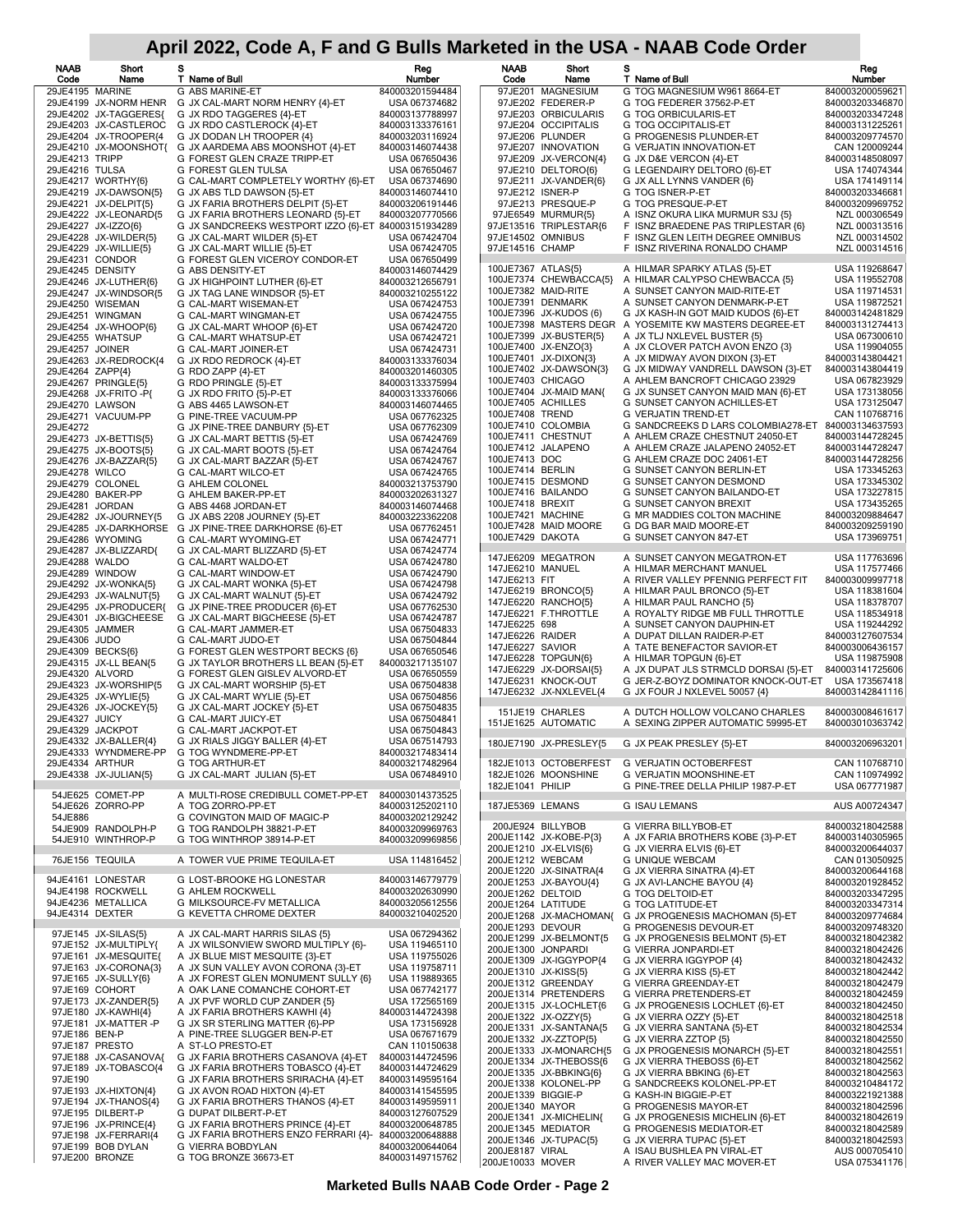| NAAB<br>Code                             | Short<br>Name                                    | s<br>T Name of Bull                                                       | Reg<br>Number                      | <b>NAAB</b><br>Code    | Short<br>Name                                    | s<br>T Name of Bull                                                         | Reg<br>Number                      |
|------------------------------------------|--------------------------------------------------|---------------------------------------------------------------------------|------------------------------------|------------------------|--------------------------------------------------|-----------------------------------------------------------------------------|------------------------------------|
| 200JE10061 CHATEAU                       |                                                  | G RIVER VALLEY CHATEAU-ET                                                 | USA 067801417                      |                        | 265JE6147 SAMOA P                                | G DEU SAMOA-P                                                               | DEU 360706147                      |
| 200JE10071 MASERATI                      | 200JE10069 JX-MONSTER{5                          | G JX RIVER VALLEY MONSTER {5}-ET<br>G RIVER VALLEY MASERATI-ET            | 840003217183018<br>840003217183027 |                        | 321JE101 JX-VALI{5}                              | G JX ALL LYNNS HARRIS VALI {5}                                              | USA 172966184                      |
| 200JE10075 MARGIN                        |                                                  | G RIVER VALLEY MAC MARGIN-ET                                              | 840003236548441                    |                        |                                                  | G O.F. DISCO MIKE                                                           | USA 067198238                      |
| 200JE10076 COURAGE                       |                                                  | G RIVER VALLEY CHIEF COURAGE-ET                                           | 840003236548445                    | 330JE1 MIKE            |                                                  |                                                                             |                                    |
|                                          | 202JE601 MAC ARTHUR                              | F ALL LYNNS VERNON MACARTHUR-ET                                           | USA 118612153                      |                        |                                                  | 505JE124 BW SUNSEEKER G BW SUNSEEKER-ET                                     | USA 119965973                      |
|                                          | 202JE604 SAXXON-P                                | G RIVER VALLEY NBRAZIL SAXXON-P-ET                                        | 840003133234518                    |                        | 505JE125 CITATION<br>505JE126 JX-BW VALIAN       | A BW CITATION A-ET<br>A JX BW VALIANT {5}                                   | USA 118367576<br>USA 119427851     |
| 202JE608 DIAMO                           | 202JE607 CRYSTAL P                               | G ROSE CALLENBERG CRYSTAL-P-ET<br>G ISDE DIAMO-ET                         | DEU 539873090<br>DEU 362375463     |                        | 505JE128 JX-LIGHTNING                            | A JX BW LIGHTNING {6}                                                       | USA 173135567                      |
|                                          | 202JE609 LUKE-PP                                 | G COVINGTON COJACK LUKE-PP                                                | 840003202129292                    |                        | 507JE1816 TUCKER{6}                              | G ROWLEYS 1996 DANIEL TUCKER {6}-ET                                         | 840003201928443                    |
|                                          | 202JE610 DONIER PP                               | G MHD DONIER-PP-ET                                                        | DEU 406414157                      |                        | 507JE1820 HOLEINONE                              | G VICTORY S-S-I MIAMI HOLEINONE-ET                                          | 840003151455737                    |
|                                          | 203JE1347 LEGAL PROMIS                           | A CRF LEGAL PROMISE                                                       | USA 117722352                      |                        | 507JE1899 JX-GOALS-P{                            | G JX JER-Z-BOYZ SSI GOALS {5}-P-ET                                          | USA 173862773                      |
| 203JE1388 CRIS P{6}                      |                                                  | A JER-Z-BOYZ CRIS {6}-P-ET                                                | USA 118125701                      | 507JE1913 ALCAN        | 507JE1928 NICKLAUS                               | G TOG ALCAN 38306-ET<br>G VICTORY THRASHER NICKLAUS-ET                      | 840003209969248<br>840003217271900 |
| 203JE1620 DAGGAR                         | 203JE1422 JX-SOUL{4}                             | A JX WILSONVIEW MARVEL SOUL {4}-ET<br>A AHLEM AXIS DAGGAR 22486           | USA 118313166<br>USA 073409447     | 507JE1930 DABO-P       |                                                  | G GOFF S-S-I LISTOWEL DABO-P-ET                                             | 840003217272164                    |
|                                          | 203JE1632 JX-TYRION{2}                           | A JX FARIA BROTHERS TYRION {2}-ET                                         | 840003011610092                    |                        | 507JE1985 GEPPETTO(6)                            | G AHLEM GIFTED GEPPETTO {6}-ET                                              | 840003213753879                    |
| 203JE1638 MIRROR                         |                                                  | A SUNSET CANYON MIRROR-ET                                                 | USA 118808990                      |                        | 507JE1987 PATRONUS<br>507JE2000 MONSTER-P{6      | G AHLEM MIAMI PATRONUS-ET<br>G FOUR J MONSTER {6}-P-ET                      | 840003213753889<br>840003209703049 |
|                                          | 224JE2275 STARBUCK                               | F POTTERSWALLS STARBUCK                                                   | GBR 000055607                      | 507JE5078 MIDWAY       |                                                  | G RIVER VALLEY THRASHER MIDWAY-ET                                           | USA 067801435                      |
|                                          | 224JE2284 ONTIME STAG                            | F FOURCROSSES ONTIME STAG                                                 | GBR 000055596                      |                        | 515JE1 JX-KELVIN-P{                              | G JX JER-Z-BOYZ KELVIN {4}-P-ET                                             | USA 173269589                      |
|                                          | 224JE2293 WELSH WIZARD<br>224JE2316 KAISER CHIEF | F GLANMOR BELMONT WELSH WIZARD<br>F SAXOWN KAISER CHIEF                   | GBR 000055719<br>GBR 000055717     |                        |                                                  | 515JE2 AHLEM CHROME G AHLEM CHROME PICANTO-ET                               | 840003202631116                    |
|                                          | 224JE2329 CONQUEROR                              | F CLOONEY CONQUERER-ET                                                    | GBR 000055781                      |                        | 515JE3 AHLEM VIABUL                              | G AHLEM VIABULL NEYMAR                                                      | 840003202630973                    |
|                                          | 224JE2336 BEAUMONT                               | F RIBBLESDALE BEAUMONT                                                    | GBR 000055792                      | 515JE6                 |                                                  | G PINE-TREE DO IT RIGHT-ET                                                  | USA 075812302                      |
|                                          | 224JE2370 OLYMPIAN<br>224JE2479 ENGINEER         | F SUNNYDAWN OLYMPIAN<br>A ENNISKILLEN ENGINEER 401                        | GBR 000055862<br>CAN 012038719     |                        | 522JE1727 GOLDTOP                                | F ISGB GRAHAMS GOLDTOP-ET                                                   | GBR 178402906                      |
|                                          |                                                  |                                                                           |                                    | 522JE1860 PILOT        |                                                  | G ISAU DORNOCH JETFIGHTER PILOT                                             | AUS 000792270                      |
|                                          | 236JE3 Q IMPULS<br>236JE146 DJ ZUMA              | A ISDK Q IMPULS<br>A ISDK DJ ZUMA                                         | DNK 000301592<br>DNK 000302730     |                        | 535JE61 JX-TYWIN{4}                              | A JX FARIA BROTHERS TYWIN {4}-ET                                            | 840003011610094                    |
| 236JE155 VJ LINK                         |                                                  | A ISDK VJ LINK                                                            | DNK 000303327                      |                        | 535JE100 JX-TOO SHORT                            | A JX FARIA BROTHERS TOO SHORT {3}-ET 840003124526295                        |                                    |
|                                          | 236JE160 VJ LUKOWA                               | F ISDK VJ LUKOWA                                                          | DNK 000303732                      |                        | 550JE1947 JX-CORSAIR{5                           | G JX PRIMUS ROWAN CORSAIR {5}-ET                                            | 840003213193868                    |
| 236JE162 VJ HIHL                         | 236JE165 VJ HOJ{6}                               | F ISDK VJ HIHL<br>F ISDK VJ HAUGSTEDGAARD HJERN HOJ                       | DNK 000303812<br>DNK 000303972     |                        | 551JE1642 JX-CRANSTON{                           | A JX SEXING WALTER CRANSTON 60790 {5} 840003010364537                       |                                    |
| 236JE166 HJORT                           |                                                  | F ISDK VJ HJORTVANGS HOLMER HJORT                                         | DNK 000303828                      |                        | 551JE1644 JX-GOLDBRICK                           | A JX SEXING GOLDBRICKP 60877 {4}-P-ET                                       | 840003010364624                    |
|                                          | 236JE167 VJ HIAN{6}                              | F ISDK VJ RONHOLM HICKEY HIAN {6}                                         | DNK 000303933                      |                        | 551JE1650 JX-GOT MAID{                           | A JX SUNSET CANYON GOT MAID {5}-ET                                          | USA 119407594                      |
|                                          | 236JE168 VJ JANUS<br>236JE169 VJ RODME           | F ISDK VJ JANUS<br>F ISDK VJ RODME NYGAARD RODME                          | DNK 000303458<br>DNK 000303952     |                        | 551JE1652 JX-CAFU{3}<br>551JE1657 VALENCIA       | A JX FARIA BROTHERS CAFU {3}<br>G BW VALENCIA-ET                            | 840003126052218<br>840003126536268 |
| 236JE171 LUSAKA                          |                                                  | F ISDK VJ DROSTRUPGAARD LUSAKA                                            | DNK 000304035                      |                        | 551JE1658 JX-PATRON{3}                           | A JX SEXING MARLO PATRON {3}-ET                                             | 840003123614852                    |
| 236JE176 VJ JERN                         |                                                  | F ISDK DNK VJ JERN                                                        | DNK 000303457                      |                        |                                                  | 551JE1667 JX-COUNTDOWN A JX BW COUNTDOWN {5}-ET                             | 840003131148667                    |
| 236JE177 VJ HORN                         |                                                  | F ISDK VJ HORN                                                            | DNK 000303496                      |                        | 551JE1668 JX-CHICO{6}                            | A JX SEXING DAYBREAK CHICO {6}-ET                                           | 840003132349950                    |
|                                          | 236JE178 VJ HAMA<br>236JE207 VJ HOVE             | F ISDK VJ ALSTRUP HICKEY HAMA<br>F ISDK VJ OSTERGAARD HJERN HOVE          | DNK 000303968<br>DNK 000303987     |                        | 551JE1669 JX-PULSAR{3}<br>551JE1671 JX-BURRO(3)  | A JX SEXING AVON PULSAR {3}-ET<br>A JX SEXING AVON BURRO {3}-ET             | 840003132350041<br>840003132350183 |
|                                          | 236JE212 VJ PEREZ                                | F ISDK VJ HOEHOLT PICK PEREZ                                              | DNK 000304130                      |                        | 551JE1675 JX-CHAMBER{3                           | A JX SEXING AVON CHAMBER {3}-ET                                             | 840003132350009                    |
|                                          | 236JE213 VJ HALEY                                | F ISDK VJ DONGSGAARDEN HALEY                                              | DNK 000304129                      |                        | 551JE1677 JX-TIPPER{3}                           | A JX SEXING AVON TIPPER {3}-ET                                              | 840003132350177                    |
| 236JE220 VJ HIWE                         | 236JE221 VJ HUCK                                 | F ISDK VJ ADELGAARD HIHL HIWE<br>F ISDK VJ DONGSGAARDEN HUPI HUCK         | DNK 000304155<br>DNK 000304157     |                        | 551JE1679 JX-BARLEY{3}<br>551JE1690 JX-PINSON{5} | A JX MEIER MARLO BARLEY {3}<br>A JX FARIA BROTHERS PINSON {5}-ET            | USA 067179096<br>840003132351602   |
| 236JE222 VJ LARI                         |                                                  | F ISDK VJ AARRE LAPPE LARI                                                | DNK 000304158                      |                        | 551JE1691 JX-WAYLON{3}                           | A JX SEXING TI WAYLON {3}-ET                                                | 840003132350488                    |
|                                          | 236JE223 VJ GYVEL                                | F ISDK VJ GYVELBORG HIHL GYVEL                                            | DNK 000304163                      |                        | 551JE1693 WILBERT                                | F LAMARIA WILBERT-ET                                                        | CAN 109960092                      |
| 236JE225 VJ GAZZ                         | 236JE224 VJ DEE{6}                               | A ISDK VJ HAVDAL LAPPE DEE {6}<br>F ISDK VJ HOEHOLT GALVANIZE GAZZ        | DNK 000304164<br>DNK 000304165     | 551JE1698 DOYLE        | 551JE1699 JX-FAMILIA{3                           | A SEXING LEMONHEAD DOYLE-ET<br>A JX FARIA BROTHERS FAMILIA {3}-ET           | 840003132348057<br>840003126052286 |
|                                          | 236JE226 VJ GISLEV                               | F ISDK VJ RAASTRUP HIHL GISLEV                                            | DNK 000304171                      |                        | 551JE1700 CHINOOK                                | A AHLEM KWYNN CHINOOK 23485                                                 | USA 067823485                      |
|                                          | 236JE229 VJ HAARE                                | F ISDK VJ MOSEGAARD HILARIO HAARE                                         | DNK 000304229                      |                        | 551JE1701 JX-LUCK{3}                             | G JX JER-Z-BOYZ LUCK {3}                                                    | USA 119974885                      |
|                                          | 236JE231 VJ HITMAN{5}<br>236JE243 VJ KLOV{6}     | A ISDK VJ HAGENBJERGGAARD HITMAN {5}<br>F ISDK VJ KLOVBORG HJORT KLOV {6} | DNK 000304254<br>DNK 000304276     |                        | 551JE1704 JX-WILFORK{4<br>551JE1705 JX-BALE{4}   | A JX FARIA BROTHERS WILFORK {4}-ET<br>G JX FARIA BROTHERS BALE {4}-ET       | 840003140371429<br>840003140371552 |
|                                          | 236JE247 VJ QUINTANA                             | A ISDK VJ KROGAARD RODME QUINTANA                                         | DNK 000304301                      |                        | 551JE1707 JX-RANSOM{3}                           | A JX ALL LYNNS AVON RANSOM {3}                                              | USA 119874381                      |
|                                          | 236JE248 VJ JAMES                                | F ISDK VJ HOEHOLT JERN JAMES                                              | DNK 000304302                      |                        | 551JE1708 JX-JARGON{3}                           | A JX FOREST GLEN AVON JARGON {3}                                            | USA 067650225                      |
|                                          | 236JE251 VJ HORST<br>236JE252 VJ JANKO           | F ISDK VJ HAUGSTEDGAARD HORST<br>F ISDK VJ BLANKE JASON JANKO             | DNK 000303706<br>DNK 000303787     |                        | 551JE1709 JX-DYBALA{4}<br>551JE1710 JX-ASENSIO{4 | A JX FARIA BROTHERS DYBALA {4}-ET<br>A JX FARIA BROTHERS ASENSIO {4}-ET     | 840003140305952<br>840003140305961 |
|                                          | 236JE253 VJ HUZAR                                | A ISDK VJ HOEHOLT HILDE HUZAR                                             | DNK 000303788                      |                        |                                                  | 551JE1712 JX-LEWANDOWS A JX FARIA BROTHERS LEWANDOWSKI {4}- 840003140305997 |                                    |
|                                          | 236JE254 VJ HAZARD                               | F ISDK VJ RAVNINGGAARD HAZARD                                             | DNK 000303970                      |                        | 551JE1714 JX-CAVANI{4}                           | A JX FARIA BROTHERS CAVANI {4}-ET                                           | 840003140306014                    |
|                                          | 236JE257 VJ SAMSON<br>236JE259 VJ HERO           | F ISDK VJ ADELGAARD HOVE SAMSON<br>F ISDK VJ ENGBJERG HAZARD HERO         | DNK 000304415<br>DNK 000304419     |                        | 551JE1717 JX-JIGGY{6}<br>551JE1718 DAYLIGHT      | A JX KASH-IN GOT JIGGY {6}-ET<br>G VERJATIN DAYLIGHT                        | 840003138463636<br>CAN 110356901   |
|                                          | 236JE4544 VJ GATES                               | F ISDK VJ JUULSGAARD GISLEV GATES                                         | DNK 000304544                      | 551JE1719              |                                                  | G JX SEXING HATARI PRATO {4}-ET                                             | 840003007971576                    |
| 236JE4550 VJ PELE                        |                                                  | F ISDK VJ GAMMELGAARD PEREZ PELE                                          | DNK 000304550                      | 551JE1720 POLLEN       |                                                  | G ST-LO BARCELONA POLLEN                                                    | CAN 110150613                      |
| 236JE4551 VJ HAWK                        |                                                  | F ISDK VJ RUNDKAERGAARD HALEY HAWK                                        | DNK 000304551                      | 551JE1723 BUBBA        |                                                  | A PINE-TREE DISCO BUBBA-ET                                                  | USA 067771710<br>840003132353660   |
| 236JE4552 VJ HIRTS<br>236JE4566 VJ LASKY |                                                  | F ISDK VJ SOLBAKKEN HALEY HIRTS<br>F ISDK VJ UDBY LARI LASKY              | DNK 000304552<br>DNK 000304566     |                        | 551JE1731 JX-BYRON{4}<br>551JE1732 JX-PURSUE{4}  | A JX SEXING HATARI BYRON {4}-ET<br>G JX SEXING GOT MAID PURSUE {4}-ET       | 840003132353767                    |
|                                          | 236JE4568 VJ CHOKO                               | F ISDK VJ BALSLEV LOBO CHOKO                                              | DNK 000304568                      | 551JE1734              |                                                  | G JX SEXING DISCO BERNE {4}                                                 | 840003007971637                    |
|                                          | 236JE4580 VJ LOBSTER                             | F ISDK VJ GROENBJERG LOBO LOBSTER                                         | DNK 000304580                      |                        | 551JE1737 JX-MAHREZ{5}                           | A JX FARIA BROTHERS MAHREZ {5}-ET                                           | 840003144724308                    |
| 236JE4613 VJ HAYS                        | 236JE4607 VJ HAMLET                              | F ISDK VJ RAVNINGGAARD HUUS HAMLET<br>F ISDK VJ OESTERMARIE HAARE HAYS    | DNK 000304607<br>DNK 000304613     |                        | 551JE1739 JX-MELLY{5}<br>551JE1740 JX-BERRARA{3  | A JX FOUR J MESSI MELLY {5}<br>A JX SEXING UNCLE LUKE BERRARA {3}-ET        | 840003142841125<br>840003132352830 |
|                                          | 236JE4650 VJ HABBIT                              | G ISDK VJ GAMMELGAARD HAARE HABBIT                                        | DNK 000304650                      |                        | 551JE1741 CUBSWIN-PP                             | A GOLDEN DREAM SLUGGER CUBSWIN-PP                                           | USA 173083516                      |
| 236JE4651 VJ LAST                        |                                                  | G ISDK VJ GUNDESTRUP LESTEN LAST                                          | DNK 000304651                      |                        | 551JE1742 JX-PASCO{3}                            | A JX SEXING TYRION PASCO {3}-ET                                             | 840003132350671                    |
| 236JE4653 VJ QUIT                        | 236JE4654 VJ WILDER                              | G ISDK VJ KROGAARD QUINTANA QUIT<br>G ISDK VJ JUULSGAARD WILLEM WILDER    | DNK 000304653<br>DNK 000304654     | 551JE1744<br>551JE1745 |                                                  | A JX SEXING TYRION CLAY {3}-ET<br>G JX SEXING GOT MAID BRUNN {4}-ET         | 840003132350676<br>840003132356576 |
| 236JE4666 VJ KLINK                       |                                                  | G ISDK VJ OUTRUP KLOV KLINK                                               | DNK 000304666                      | 551JE1746              |                                                  | G JX PINE-TREE DISCO CHAPEL HILLBILLY                                       | USA 067771846                      |
|                                          | 236JE4667 VJ KLIBER                              | G ISDK VJ JUULSGAARD KLOV KLIBER                                          | DNK 000304667                      |                        | 551JE1747 JX-MEDFORD{4                           | A JX SEXING HATARI MEDFORD {4}-ET                                           | 840003132356315                    |
| 236JE4717 VJ LUXI                        | 236JE4715 VJ STENO                               | G ISDK VJ TUDVAD SAMSON STENO<br>G DNK VJ ALSTRUP LUCK LUXI               | DNK 000304715<br>DNK 000304717     | 551JE1750              | 551JE1749 JX-PHOENIX{4                           | G JX SEXING WORLD CUP PHOENIX {4}-ET<br>G JX SEXING CRAZE ORANGE {5}-ET     | 840003146616931<br>840003203845437 |
| 236JE4721 VJ SVICK                       |                                                  | G ISDK VJRAVINGGAARD SVITZER SVICK                                        | DNK 000304721                      |                        | 551JE1751 JX-WINWOOD{5                           | G JX JER-Z-BOYZ WINWOOD {5}-ET                                              | USA 173272909                      |
|                                          | 236JE4771 VJ KANTONA                             | G ISDK VJ SNEDDTDD KLOV KANTONA                                           | DNK 000304771                      |                        | 551JE1752 JX-MACEO{4}                            | G JX TAYLOR BROTHERS GM MACEO {4}-ET 840003132356546                        |                                    |
|                                          | 236JE4819 VJ GOOGLE<br>236JE4827 VJ LASTER       | G ISDK HOHOLT GATES GOOGLE<br>G ISDK VJ BOWMAN LASKY LASTER-ET            | DNK 000304819<br>DNK 000304827     | 551JE1755<br>551JE1756 |                                                  | G PINE-TREE DISCO BENJI-ET<br>G JX PINE-TREE ENZO DAVE {4}-ET               | USA 067771867                      |
|                                          | 236JE4828 VJ LANDO                               | G ISDK VJ BOMAN LASKY LANDO-ET                                            | DNK 000304828                      | 551JE1757 JX-ZO{4}     |                                                  | G JX PINE-TREE ENZO DAVID 1908 {4}-ET                                       | USA 067771879<br>USA 067771908     |
|                                          | 236JE4864 VJ ALBERT                              | G DNK OUSTRUP POWELL ALBERT                                               | DNK 000304864                      | 551JE1759              |                                                  | G JX SEXING CRAZE QUICKSTEP {5}-ET                                          | 840003203845428                    |
| 236JE4865 VJ CHIEF                       |                                                  | G ISDK VJ HAUGSTEDGAARD CHOKOCHIEF                                        | DNK 000304865                      | 551JE1761              |                                                  | G JX SEXING ANTON {4}-ET                                                    | 840003203845433                    |
| 236JE5001 VJ DANDI                       | 236JE5002 VJ GARANT                              | F ISDK VJ SKILVAD DAU DANDI<br>F ISDK VJ AGERDAL GISLEV GARANT            | DNK 000304614<br>DNK 000304576     |                        | 551JE1762 JX-GALLANTRY<br>551JE1763 JX-BOSTON{6} | G JX SEXING GALLANTRY {4}-ET<br>G JX PINE-TREE ZINC BOSTON 1913 {6}-ET      | 840003203845448<br>USA 067771913   |
| 236JE5003 VJ GUTZ                        |                                                  | F ISDK VJ KJOELB GISLEV GUTZ                                              | DNK 000304577                      | 551JE1764              |                                                  | G JX SEXING VICE UGO {5}-ET                                                 | 840003203845399                    |
|                                          | 236JE5005 VJ HIGHER                              | F ISDK VJ GUNDESTRUP HJORRI HIGHER                                        | DNK 000304604                      |                        | 551JE1765 HUXFORD                                | G SEXING HUXFORD-ET                                                         | 840003203845449                    |
| 236JE5006 VJ GIANT                       |                                                  | F ISDK VJ HOEMLUND GISLEV GIANT                                           | DNK 000304608                      |                        | 551JE1766 JX-PADDOCK{4<br>551JE1769 DETECTIVE{6} | G JX SEXING GM PADDOCK {4}-ET<br>G PINE-TREE CHROME DETECTIVE 2019          | 840003146617430<br>USA 075812019   |
|                                          | 250JE1793 CANDYMAN                               | G SOUTH MOUNTAIN CANDYMAN-ET                                              | 840003141003008                    |                        | 551JE1771 JX-EFRON-P{4                           | G JX SEXING BERRARA EFRON {4}-P-ET                                          | 840003143701521                    |
| 250JE1834 STURGIS<br>250JE1852 LADSON    |                                                  | G PRIMUS DASHIELL STURGIS-ET<br>G S-S-I VICTORY CHROME LADSON-ET          | USA 173774063<br>840003210011191   |                        | 551JE1772 KID ROCK                               | A MR KATHIES KID ROCK                                                       | 840003128791587                    |
|                                          |                                                  |                                                                           |                                    | 551JE1775 FRANK        |                                                  | G MM VICTORIOUS FRANK-ET                                                    | 840003201335580                    |